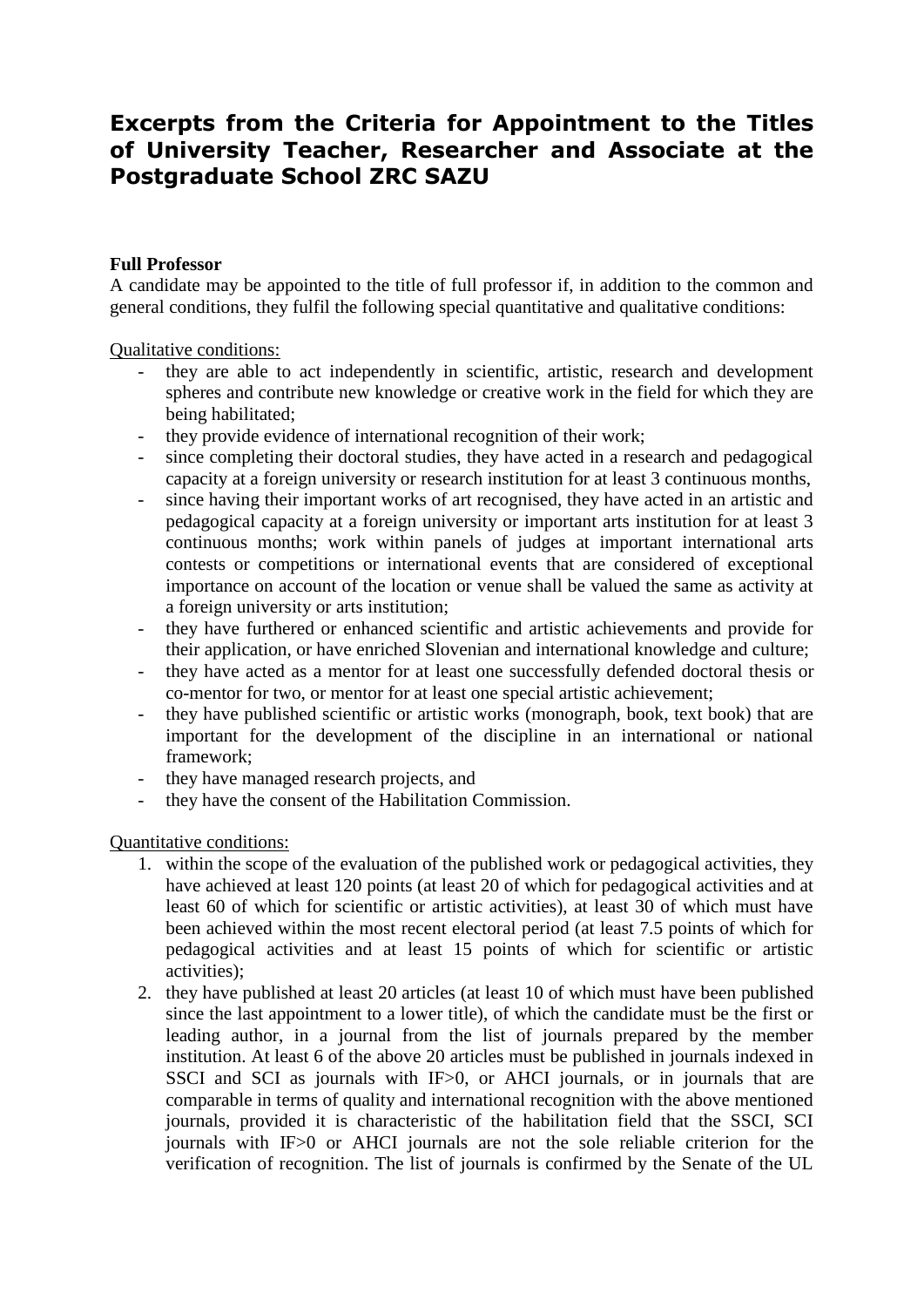upon the proposal of a member institution and after obtaining the prior opinion of the Habilitation Commission.

3. A candidate may replace no more than 6 articles referred to in the second indent of the previous paragraph (which, however, do not replace the mandatory articles published in journals indexed in SSCI and SCI with IF>0 and AHCI, or in journals from the list of journals confirmed by the Senate upon the proposal of a member institution and after obtaining the prior opinion of the Habilitation Commission) with a scientific monograph, part of a scientific monograph, text book or professional achievement. The authorship of a scientific monograph published by a publishing company from the confirmed list of publishers may replace two articles. The authorship of part of a scientific monograph published by a publishing company from the confirmed list of publishers may replace one article. Two of the articles that are being replaced by the candidate with a scientific monograph or part of a scientific monograph may be replaced by a peer reviewed university text book. The authorship of a peer reviewed university text book counts as one article. One of the articles that are being replaced by the candidate with a scientific monograph or part of a scientific monograph may be replaced by a top-level professional or sporting achievement (technology transfer, patent, drafting of legal documentary materials, etc.).

#### **Associate Professor**

A candidate may be appointed to the title of associate professor if, in addition to the common and general conditions, they fulfil the following special qualitative and quantitative conditions:

Qualitative conditions:

- They are able to act independently in the scientific, artistic, research and development spheres and contribute new knowledge or creative work in the field for which they are being habilitated; this ability is demonstrated by the relevant bibliography in the habilitation field;
- they have been active in a professional environment and successful in their endeavours;
- they provide evidence of international recognition of their work;
- since completing their doctoral studies they have acted in a research and pedagogical capacity at a foreign university or research institution for a total of at least 3 months; or
- since having their important works of art recognised, they acted in an artistic and pedagogical capacity at a foreign university or important arts institution for at least 3 months. Work within panels of judges at important international arts contests or competitions and mentorship of students who receive international decorations at international competitions or international events that are considered of exceptional importance on account of the location or venue shall be valued the same as activity at a foreign university or arts institution;
- they have acted as a co-mentor for at least one successfully defended doctoral thesis or have otherwise contributed to the education of experts in their field. The following shall be regarded as such a contribution:
- successfully competed mentorship of at least two master's thesis;
- successfully completed mentorship of at least one student paper that received the University Prešeren Award, or a national professional award or international award.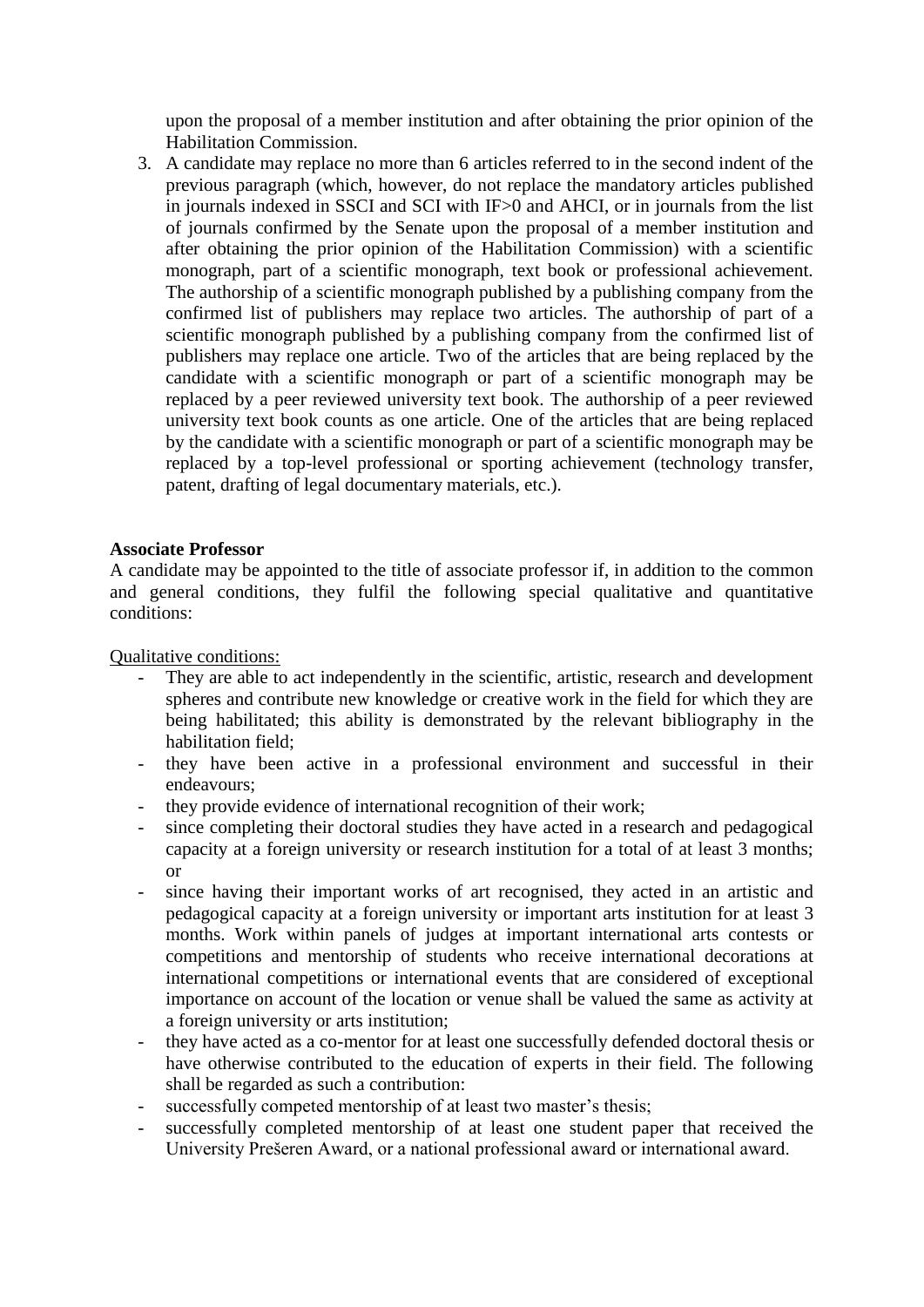Quantitative conditions:

- within the scope of the evaluation of the published work or pedagogical activities, they have achieved at least 10 scientific articles (at least 5 of which since the last title election) indexed in A&HCI, SSCI, SCI, SCOPUS in ERIH and at least two scientific monograph issued with a well-established domestic or foreign publisher; or 4 chapters in scientific monographs foreign publisher.
- A candidate may replace no more than 4 articles referred to in the second indent of the previous paragraph with a scientific monograph, part of a scientific monograph, text book or professional achievement. The authorship of the scientific monograph published by a publishing company from the confirmed list of publishers may replace two articles. The authorship of part of a scientific monograph published by a publishing company from the confirmed list of publishers may replace one article. One of the articles that are being replaced by the candidate with a scientific monograph or part of a scientific monograph may be replaced by a peer reviewed university text book. One of the articles that are being replaced by the candidate with a scientific monograph or part of a scientific monograph may be replaced by a top-level professional or sporting achievement (technology transfer, patent, drafting of legal documentary materials, etc.).

In the case of re-appointment to the title of associate professor, a candidate must have achieved at least half of the points in the period since the last appointment.

## **Assistant Professor and Research Fellow**

A candidate may be appointed to the title of assistant professor if, in addition to the common and general conditions, they fulfil the following special qualitative and quantitative conditions:

Qualitative conditions:

- they are successful in resolving scientific, research-development, artistic or professional issues;
- they are active in an international context;
- they have the consent of the Habilitation Commission, which is based on a comprehensive (quantitative and qualitative) assessment of the candidate's work.

Quantitative conditions:

- within the scope of the evaluation of the published work or pedagogical activities, they have achieved at least 6 articles and 1 monography or 2 scientific articles in journals indexed in SSCI and SCI as journals with IF>0 or AHCI journals, or in journals that are comparable in terms of their quality and international recognition with the above mentioned journals, provided it is characteristic of the habilitation field that the SSCI and SCI journals with IF>0 or AHCI journals are not the sole reliable criterion for the verification of recognition.
- A candidate may replace no more than 2 articles referred to in the second indent of the previous paragraph (which, however, do not replace the mandatory article published in journals indexed in SSCI and SCI with IF>0 and AHCI) with a scientific monograph or part of a scientific monograph. The authorship of the scientific monograph published by a publishing company from the confirmed list of publishers may replace two articles. The authorship of part of a scientific monograph published by a publishing company from the confirmed list of publishers may replace one article.